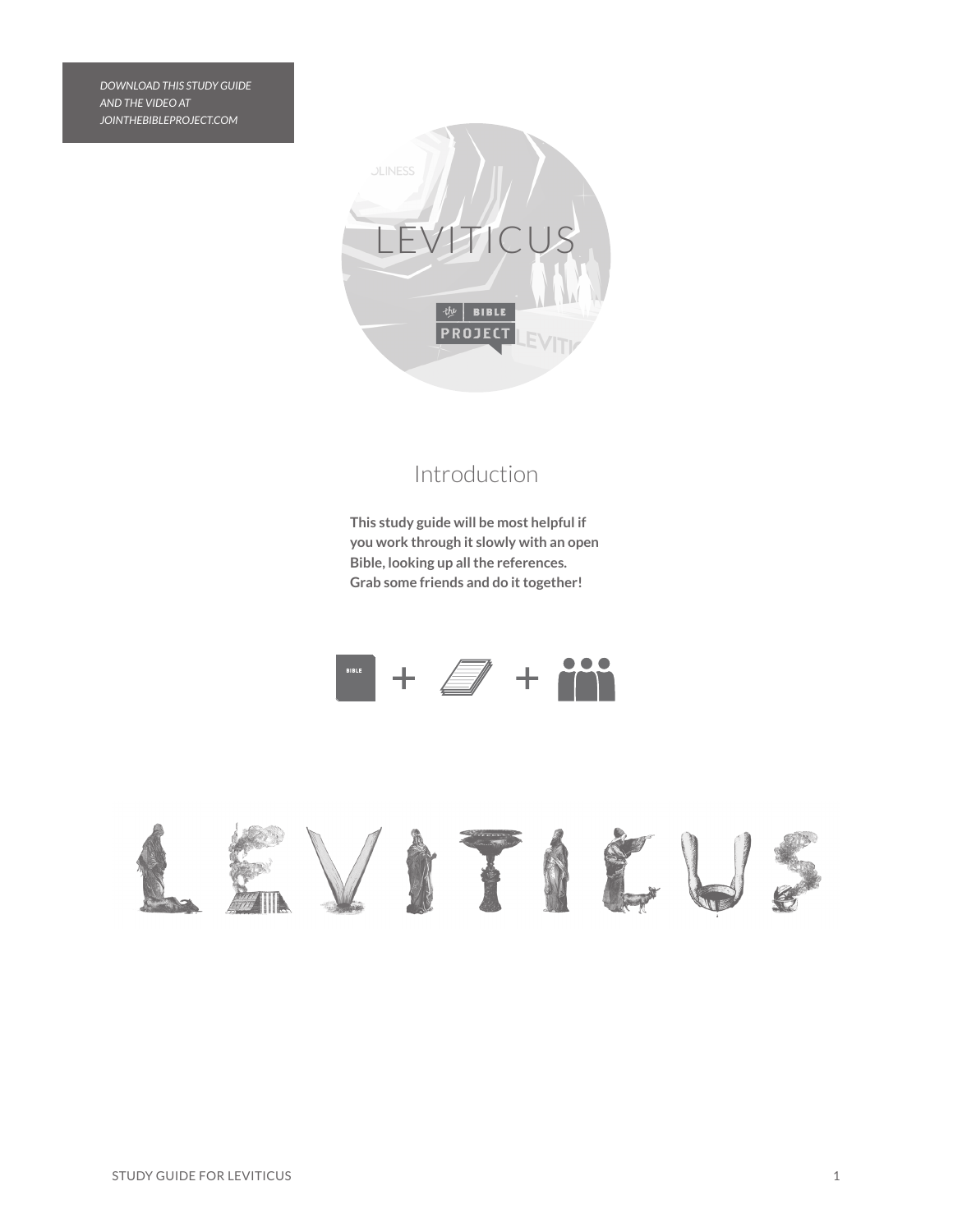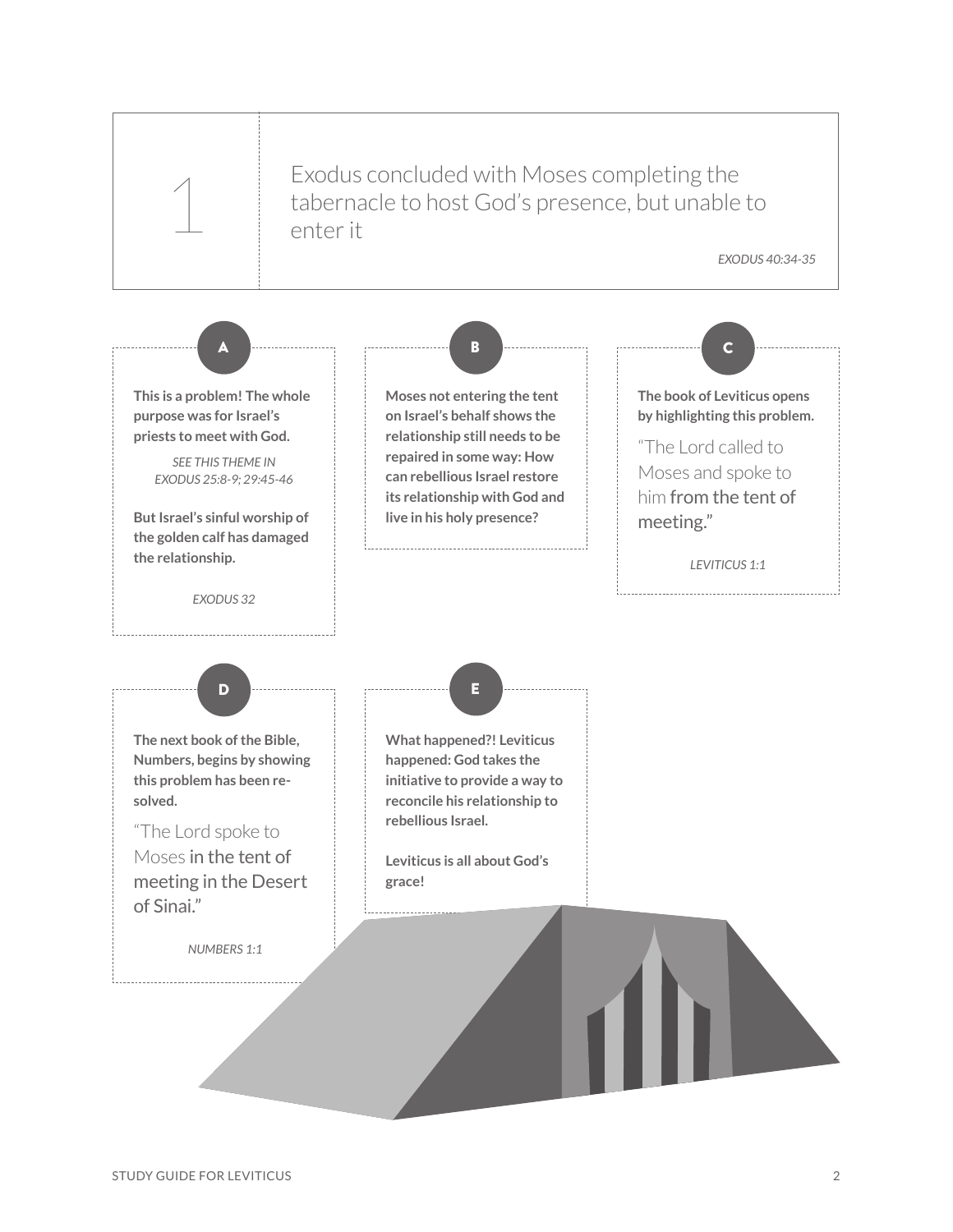

*RITUAL SACRIFICES*

*ORDINATION OF PRIESTS*

*LAWS ABOUT RITUAL PURITY*

*DAY OF ATONEMENT AND SACRIFICE*

*LAWS ABOUT MORAL PURITY*

*QUALIFICATION OF THE PRIESTS*

*RITUAL CALENDAR*

This structure highlights three main solutions to the relational rupture between God and Israel:

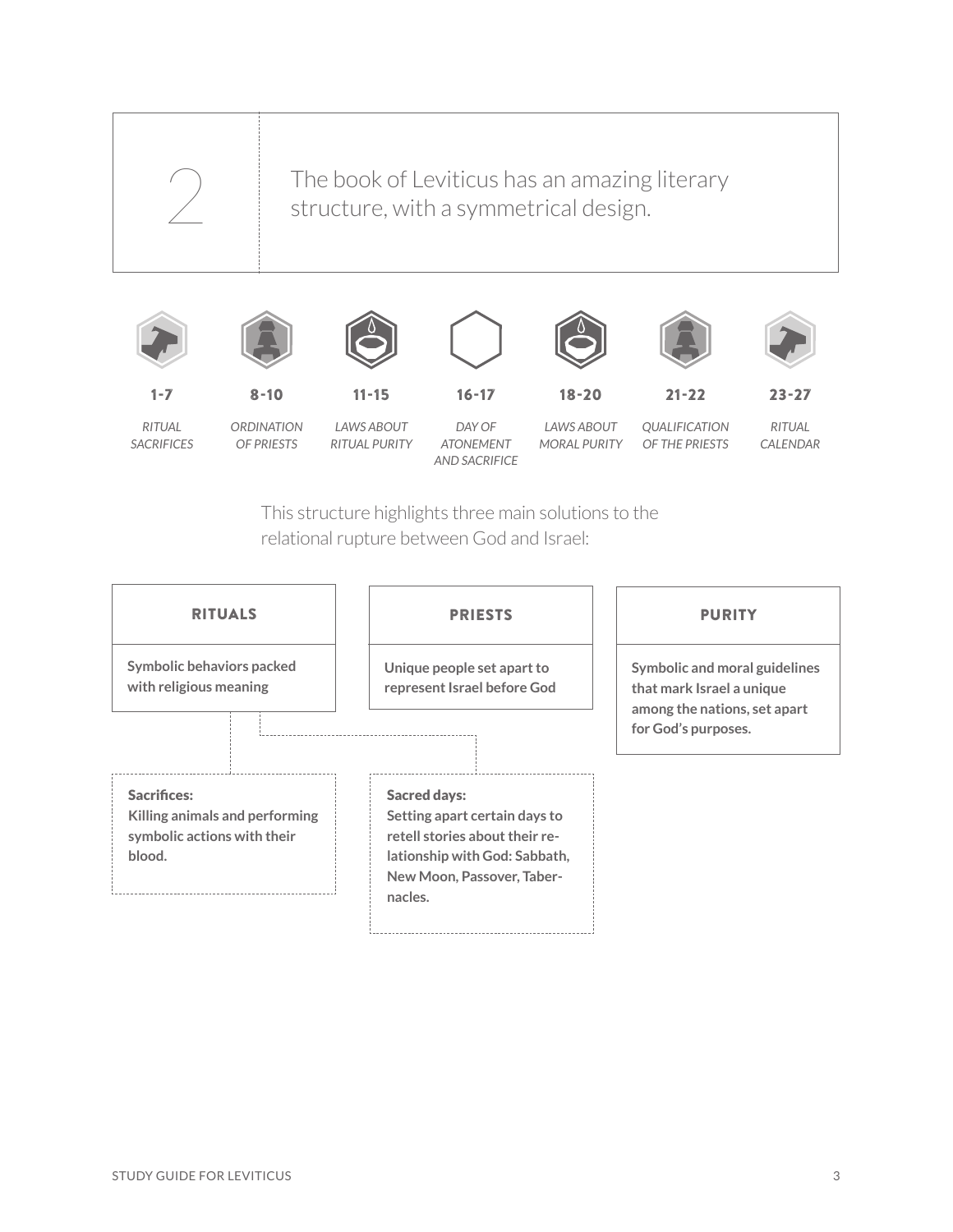



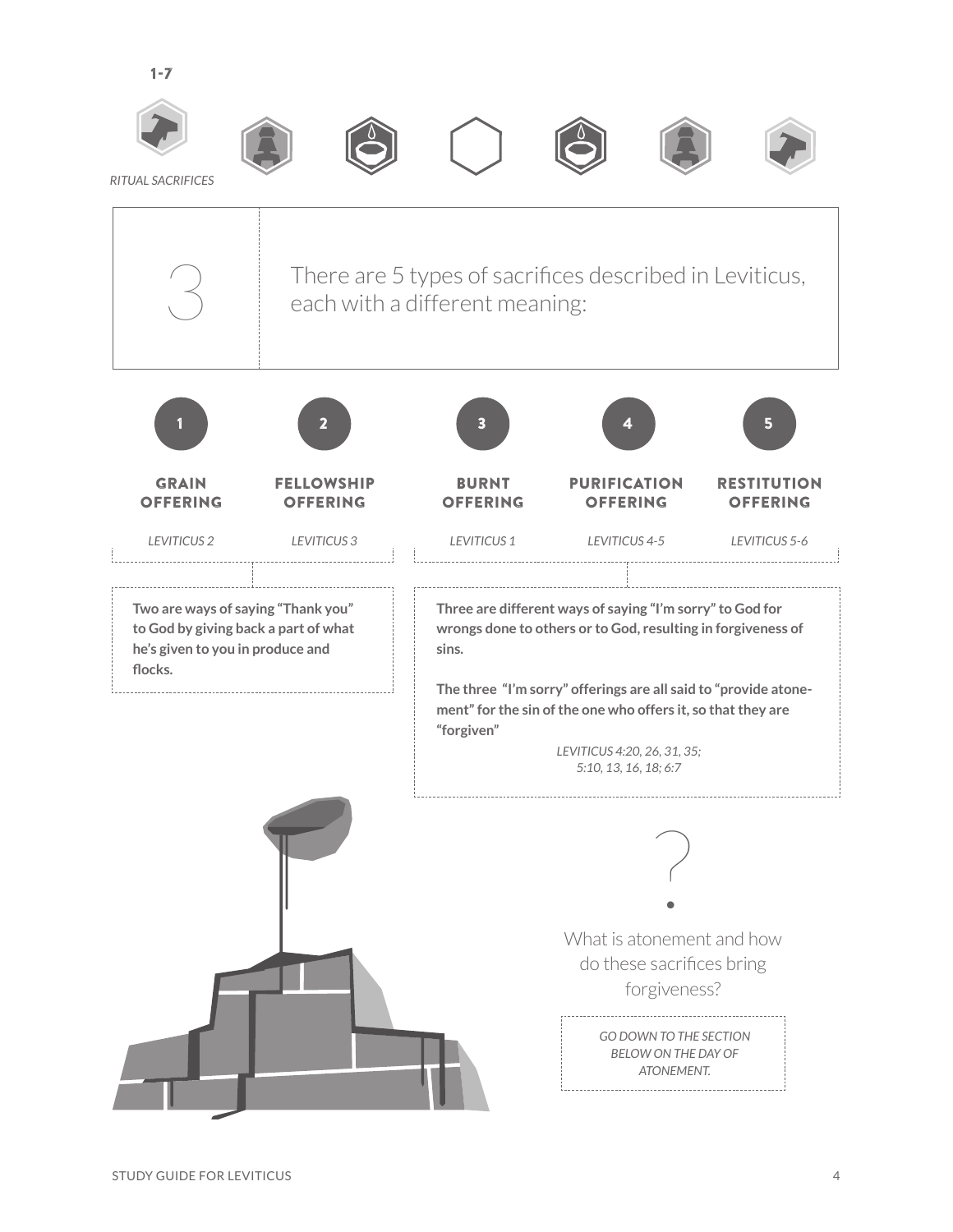











*RITUAL CALENDAR*



Israel was to keep a full calendar of sacred days, all of which were designed to help Israel remember who<br>they are and who their God is.

## Annual Sacred Days:

## Passover

**(***pesakh)* **retells the story of the 10th plague and God's redemption of Israel from slavery in Egypt**

## **Tabernacles**

**(***sukkot***): retelling the story of Israel's sojourn through the wilderness and God's provision for them**

*LEVITICUS 23:33-43*

## **Trumpets**

**(***yom teru'ah***; also called** *rosh hashanah* **= New Year) marked the 1st day of the 7th month, beginning the final three feasts of the year. It began a 10 day preparation for the next two feasts.**

*LEVITICUS 23:23-25*

Unleavened Bread **(***khag khamotzi***) retelling the story of the last night in Egypt and the haste with which they left Egypt**

*LEVITICUS 23:4-8 LEVITICUS 23:4-8*

Firstfruits **(***yom habikkurim***) retelling the story of God's gift of the promised land and its abundance by offering the first bits of the spring harvest**

*LEVITICUS 23:9-14*

## And then also:

**...every seven years where there is no farming in the fields.**

*LEVITICUS 25:1-7*

## SABBATH YEAR THE YEAR OF JUBILEE

**...every 49 years where all debts are cancelled and any family land lost because of bankruptcy or debt is to be returned to the original owners.** *LEVITICUS 25:8-55*

WEEKLY SABBATH

## *LEVITICUS 23:1-3*

# MONTHLY NEW MOON

*NUMBERS 10:10 AND 28:11-14*

# **(***yom kippur***)**

*LEVITICUS 23:26-32*

**50 days after Passover, another offering of the late spring** 

*LEVITICUS 23:15-22*

Day of Atonement **An annual fast of repentance** 

**as the priests accomplished atonement for Israel's sin.**

Pentecost **(***shavu'ot***)**

**harvest**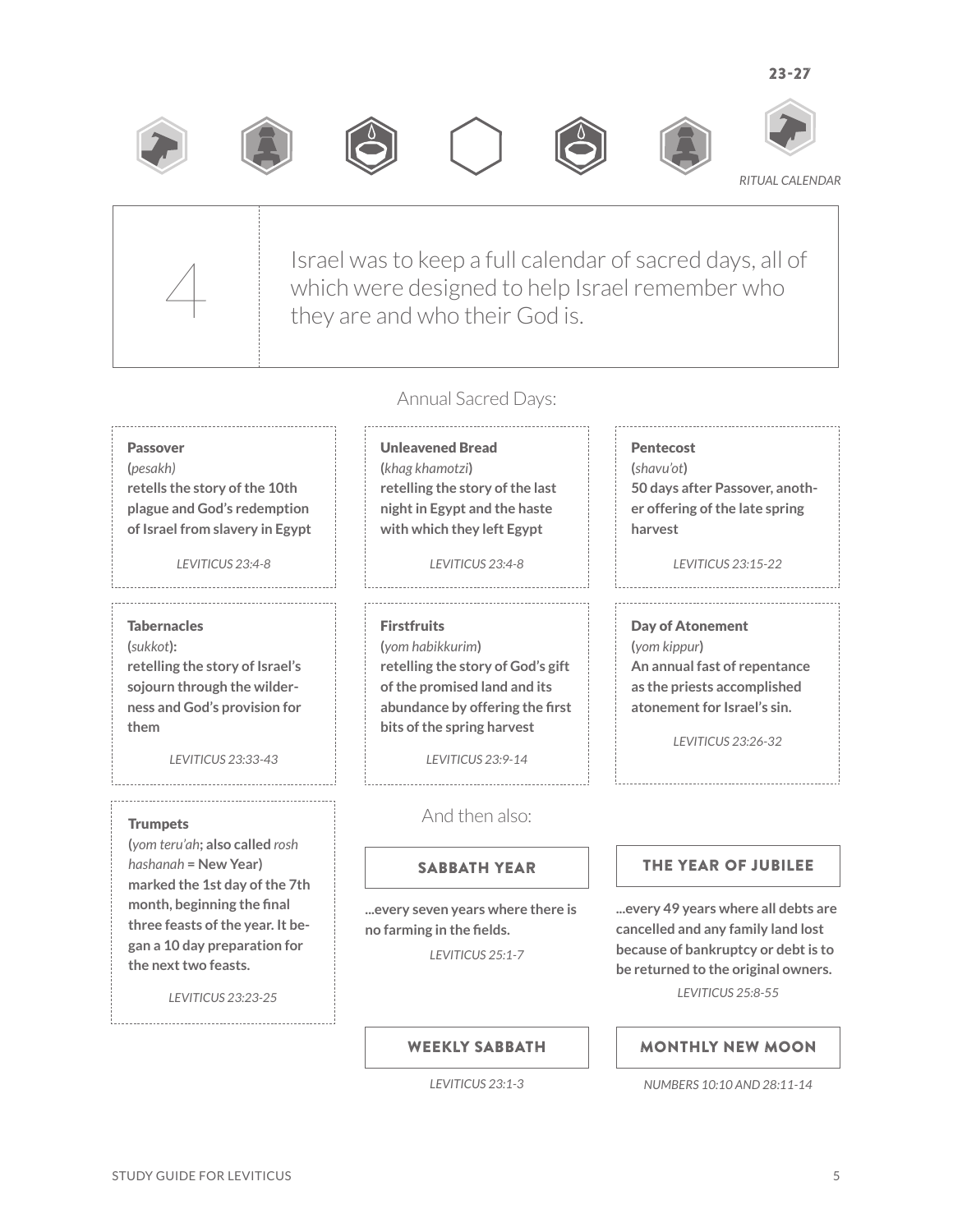

The people of Israel as a whole had demonstrated their own failure to keep covenant with Yahweh, and<br>
so needed a mediator, someone to represent them<br>
before God before God.

> God called the family of Aaron, Moses' brother, to carry on this role after Moses: a special group of people who would enter God's presence on behalf of Israel.

**Aaron and his sons are ordained as Israel's mediators who will enter God's presence on their behalf in an elaborate ceremony that marked them as holy. There's also a story of two priests who violate God's holiness and are destroyed by it (ch.10): a haunting tale reminding us of the seriousness of the problem caused by Israel's sin in the presence of God's holiness**

## 8-10 21-22

**The qualifications for being a priest involve a higher degree of moral integrity and holiness: kind of like the way the assistants to an important governing official are called to unique kind of lifestyle appropriate to that role of service.**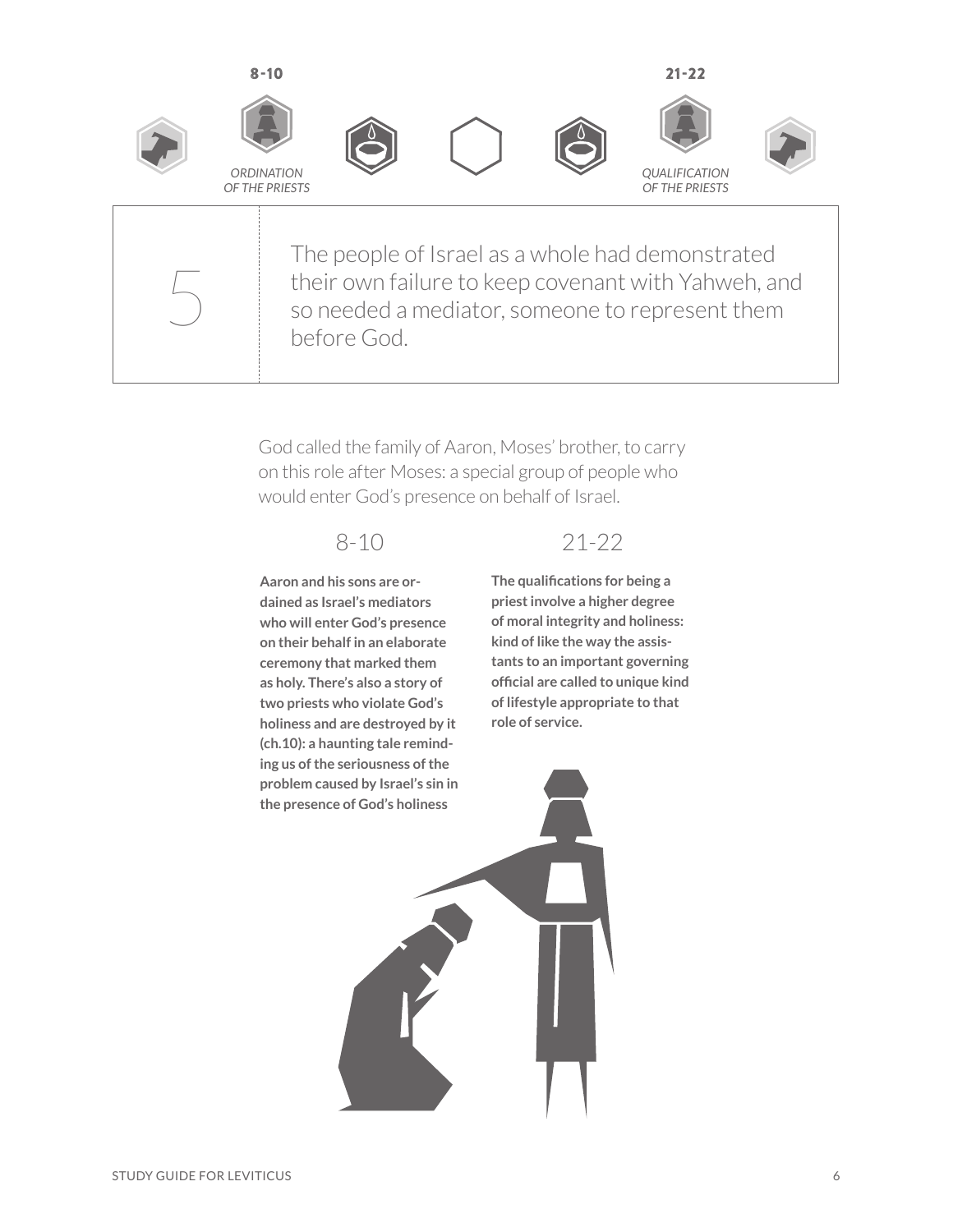

Because Israel lived near God's holiness, they were to reflect God's own holiness and purity to the nations:

# "You shall be holy as I am holy"

## *LEVITICUS 11:45*

## RITUAL PURITY **NORAL PURITY**

**These are symbolic practices that reminded Israel that every part of their life was lived in God's holy presence.** 

**God is the author of life. Any contact with things connected to death, like dead bodies, skin disease, blood, bodily fluids, rendered a person** *impure***, and thus unable to enter into God's holy presence.**

*Being impure is not a sin***, you simply have to wait a few days, and take a bath before being pronounced "pure."**

**What is wrong is barging into God's holy presence when you're in an impure state. It's a symbolic violation of God's holiness.**

**Israel was called to a level of moral holiness that corresponded to God's own goodness and set them apart from the other nations.** 

**These areas of moral integrity focus on sexual integrity, social justice, and right relationships within the family and community. Their moral lives were to correspond to God's moral goodness.**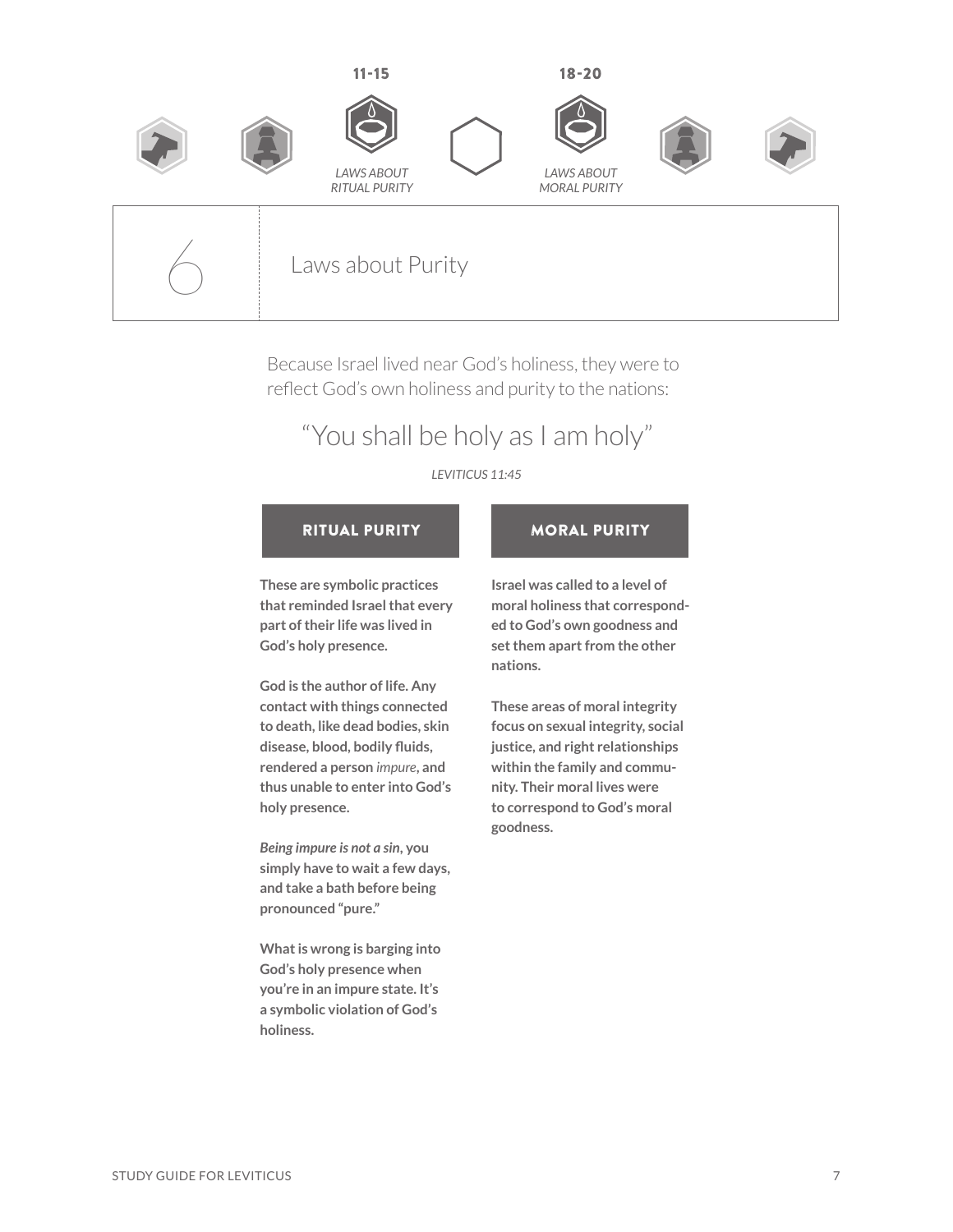















Once a year all the sins of Israel were atoned for by a critically important ritual

A <del>Dinama and the continuum of B</del> d<del>inama and the continuum of C</del>

**At the center of the book is a ritual day that addresses the relational rupture between God and Israel. The priest takes two goats, puts his hands on them, and confesses all the sins of Israel, symbolically 'placing' the sin on these animals.**

*LEVITICUS 16:1-19*



**These symbols are explained in chapter 17: These sacrifices are not Israel's efforts to appease an angry God. Rather, they are given by a gracious God who loves his people: he wants to show Israel just how serious and destructive their moral corruption really is as well as just how much he wants to save them and restore the relationship. And that's what 'atonement' means: covering over someone's wrongdoing, to restore the relationship.**

*LEVITICUS 17*

**One animal is killed, and its blood brought into the very hot spot of God's presence. This symbol is explained in 17:11-12: when Israel wrongs God while living in his presence, it's so offensive that it deserves some kind of consequence. God says he provides these sacrificial animals to take that consequence it, by dying in their place.** 

*LEVITICUS 17:11-12*

------------------------------------

**And the second animal is another powerful symbol: it's cast out into the wilderness and symbolically 'removes' the sin of Israel away forever.** 

**They are free from their sin.** *LEVITICUS 16:20-22*

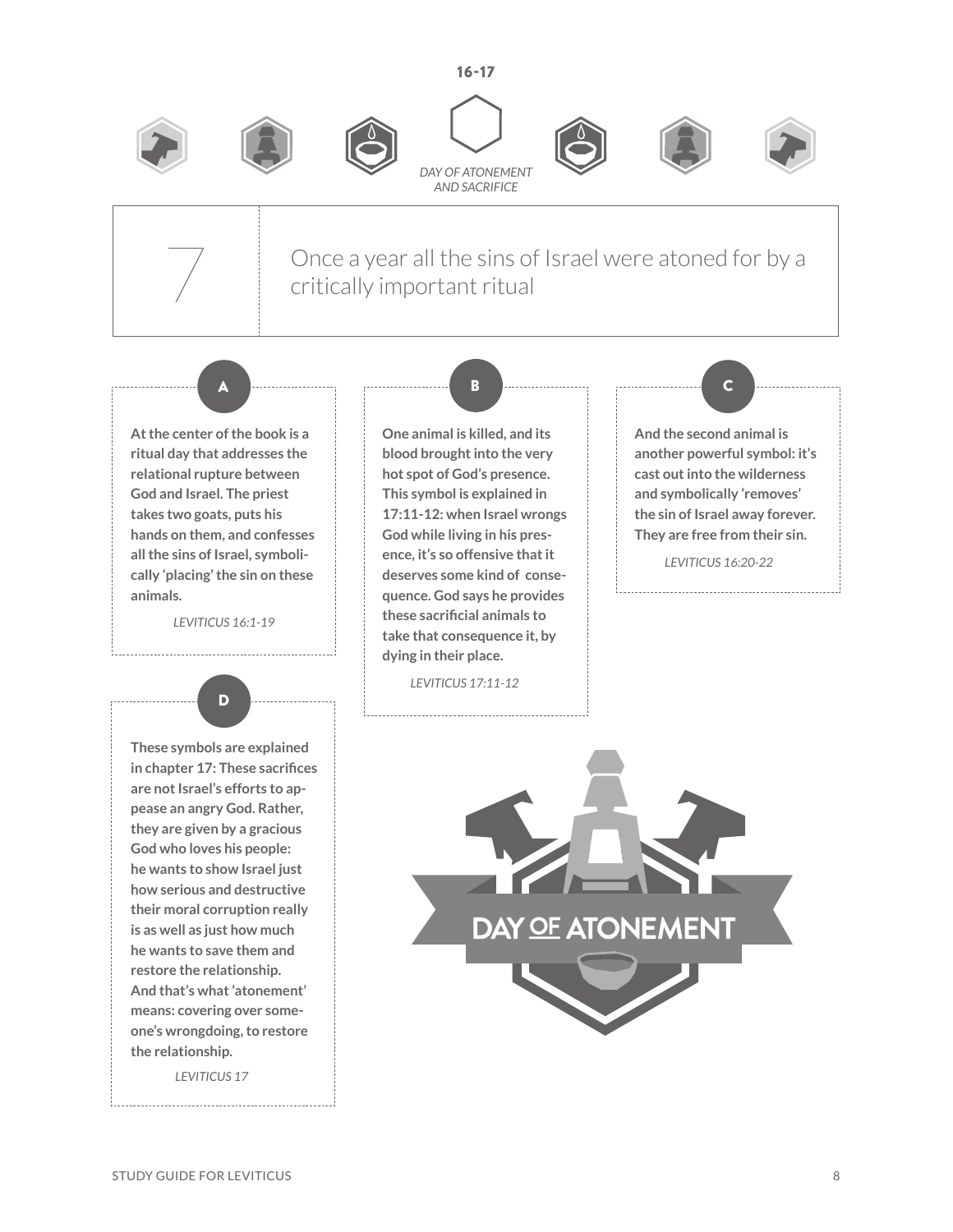

| Read Exodus 40:33-35, Leviticus 1:1, and Numbers 1:1: How does<br>Moses' inability to enter the tent demonstrate the problem between<br>God and Israel? How do the first sentences of Leviticus and Numbers<br>give us clues about the purpose of the book of Leviticus?                                                             | EXODUS 40:33-35<br>LEVITICUS 1:1<br>NUMBERS 1:1 |
|--------------------------------------------------------------------------------------------------------------------------------------------------------------------------------------------------------------------------------------------------------------------------------------------------------------------------------------|-------------------------------------------------|
| Skim Leviticus 1-7: Notice the different purposes of all five offerings:<br>How do the Grain and Fellowship offerings express gratefulness to<br>God?                                                                                                                                                                                | LEVITICUS 1-7                                   |
| Skim Leviticus 11-15: Notice that all the ways a person becomes<br>"unclean," are signs of mortality or death. How did these symbolic<br>behaviors communicate something powerful about God's holiness<br>dwelling in the midst of Israel?                                                                                           | LEVITICUS 11-15                                 |
| Skim Leviticus 18-20: In these laws about moral purity, notice the<br>emphasis put on sexual purity and social justice. Notice how living by<br>these laws would set Israel apart from all other nations (see especial-<br>ly Leviticus 18:1-5). Why does God call his people to holiness in these<br>areas specifically?            | LEVITICUS 18-20                                 |
| Skim Leviticus 23-25: Notice the emphasis put on calendar rhythms<br>and how important they are to help God's people remember who<br>they are and who God is. Do you have any rhythms of this kind in<br>your life? Why or why not?                                                                                                  | LEVITICUS 23-25                                 |
| Read Leviticus 16-17: After watching the priests perform this ritual,<br>what insights would it give to your own sin and selfish decisions?<br>What would you learn about God's character? Read the description<br>of "atonement" and sacrifice in 17:11-12: how does it highlight both<br>God's justice and mercy at the same time? | LEVITICUS 16-17                                 |